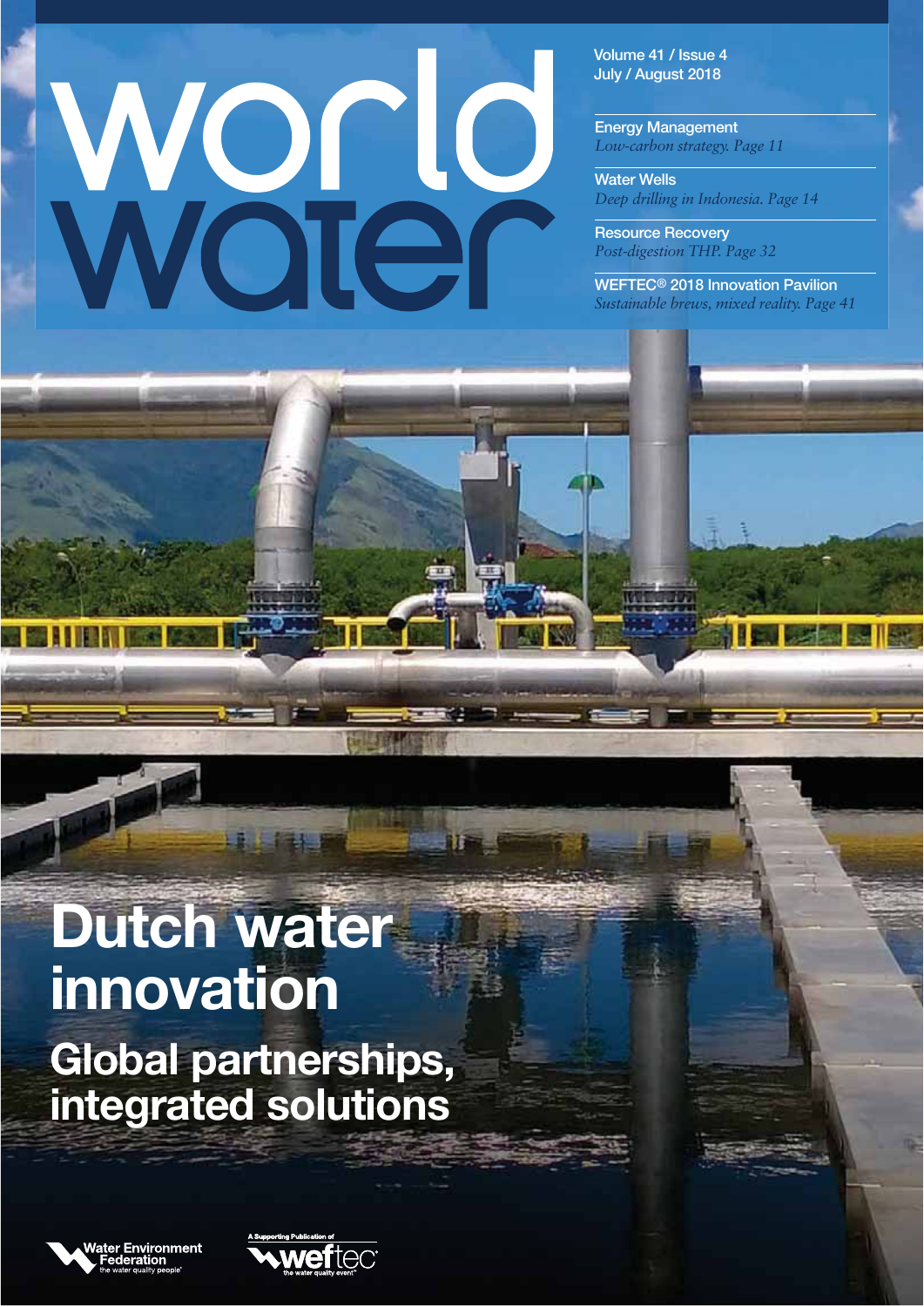## **20 Decentralized Treatment**



**In the Forest Lakes installation, the effluent is time-dosed on an intermittent basis using pressurized micro-dosing, to a multi-celled, soil dispersal system that incorporates Infiltrator Quick4 Plus Standard Chamber laterals in an area bed arrangement. Photo by Infiltrator**

the tanks as needed to complete the project, saving time and space prior to installation.

### **Advanced Wastewater Treatment Units (ATUs)**

The multiple reasons to use an Advanced Wastewater Treatment Unit (ATU) include poor soils, shallow vertical separation distances to limiting conditions, horizontal setback restrictions, tight lots, high strength wastewater, and nitrogen removal needs. One example of an ATU is a fixed film bioreactor (FFBR), a specially designed containment device that houses an engineered PVC media for residential installations, cluster designs, and small-to-medium commercial wastewater treatment applications. Often installed inside a plastic tank, FFBRs provide outstanding treatment in areas where traditional systems cannot be used. These systems excel where nitrogen removal is critical to the treatment plan, and they are extremely effective for high strength wastewater applications.

In Centralia, Washington, US, homeowners needed a new solution when faced with an aging conventional septic system and the desire to subdivide the property while retaining dedicated wastewater treatment service for their existing home. Due to changes in permitting requirements, any new system required the installation of a secondary treatment system to satisfy vertical separation. Several options were rejected due to size requirements, cost, and construction challenges. The final design features a FFBR system with pre-treatment and a chamber leachfield distribution system to provide seamless collection, treatment, and dispersal. Even better, all of the products used in the system design were sourced from the same company, adding to the ease of purchase and compatibility.

The effluent leaves a pretreatment tank and enters the Delta Treatment Systems' ECOPOD-N™ Fixed Film Wastewater Treatment System installed in an Infiltrator IM-

1060 plastic reactor tank, where it is introduced to an oxygen-rich environment. In this environment, a colony of bacteria called the biomass develops and is capable of digesting (breaking down) biodegradable waste into carbon dioxide and water. This process continues as the biomass is supplied with incoming waste-water and oxygen. The effluent is then timedosed to the 65-linear meter Infiltrator Quick4 Plus Low Profile chamber drainfield with pressure distribution.

### **Conclusion**

Decentralized wastewater treatment can provide equal protection of public health while outshining centralized wastewater treatment in environmental protection. Where individual lots are not suitable for decentralized treatment on site, community decentralized systems can provide sustainable and responsible wastewater treatment. With aquifers becoming depleted at rapid rates and water tables dropping, minimizing the impacts to the water cycle is critical for sustainability.

### **Author's Note**

*Dennis F. Hallahan, PE is the technical director at Infiltrator Water Technologies, based in Old Saybrook, Connecticut, United States. The author has more than 30 years of experience with the design and construction of onsite wastewater treatment systems. Currently, Hallahan is responsible for technology transfer between Infiltrator and the regulatory and design communities, and consults on product research and testing for universities and private consultants. Hallahan received his MS in civil engineering from the University of Connecticut and his BS in civil engineering from the University of Vermont. He is a registered professional engineer in Connecticut and holds several patents for onsite wastewater products. For more information, contact the author by email at dhallahan@infiltratorwater.com.*

# Onsite STEP system handles seasonal peaks at US national park

**The onsite effluent sewer system installed at Stinson Beach, part of the United States National Park Service system, keeps the facilities running smoothly during peak season when visitors rise to 5,000 per day. Michael A. Parker, PE of Orenco explains how the system works.**

In 2017, the Golden Gate National Recreation Area in California, United States (US), was the second most visited place in the entire national park system, with almost 15 million visitors. Established in 1972, it's also one of the largest national parks located in an urban area, offering a wide variety of activities – from touring Alcatraz Island to hiking Montara Mountain to swimming at Stinson Beach.

While beachgoers might take the site's public restroom facilities for granted, the National Park Service (NPS) does not. When it was determined that the septic tanks and drainfields at Stinson Beach were coming to the end of their useful lives, they hired HECO Engineers of Idaho to recommend a cost-effective replacement that would not be overly noticeable to park visitors.

In addition to keeping costs down, the NPS needed an onsite wastewater collection and treatment system that would be relatively easy and inexpensive to maintain and troubleshoot because NPS staff would be responsible for its operation and maintenance.

To fulfill these requirements, the engineer recommended the installation of a septic tank effluent pump (STEP) system, also known as an effluent sewer system. In this type of system, raw sewage flows from the restroom facility to an underground tank. Only the filtered, liquid portion is discharged (by either pump or gravity) to shallow, small-diameter collection lines that follow the contour of the land.

An important feature of effluent sewer systems is the settling of solids in the onsite tanks. Solids remain in the tank and are removed every few years, depending on usage and tank volume. This onsite tankage provides primary treatment in the form of passive anaerobic digestion, which reduces the organic and solids load to the wastewater treatment facility.